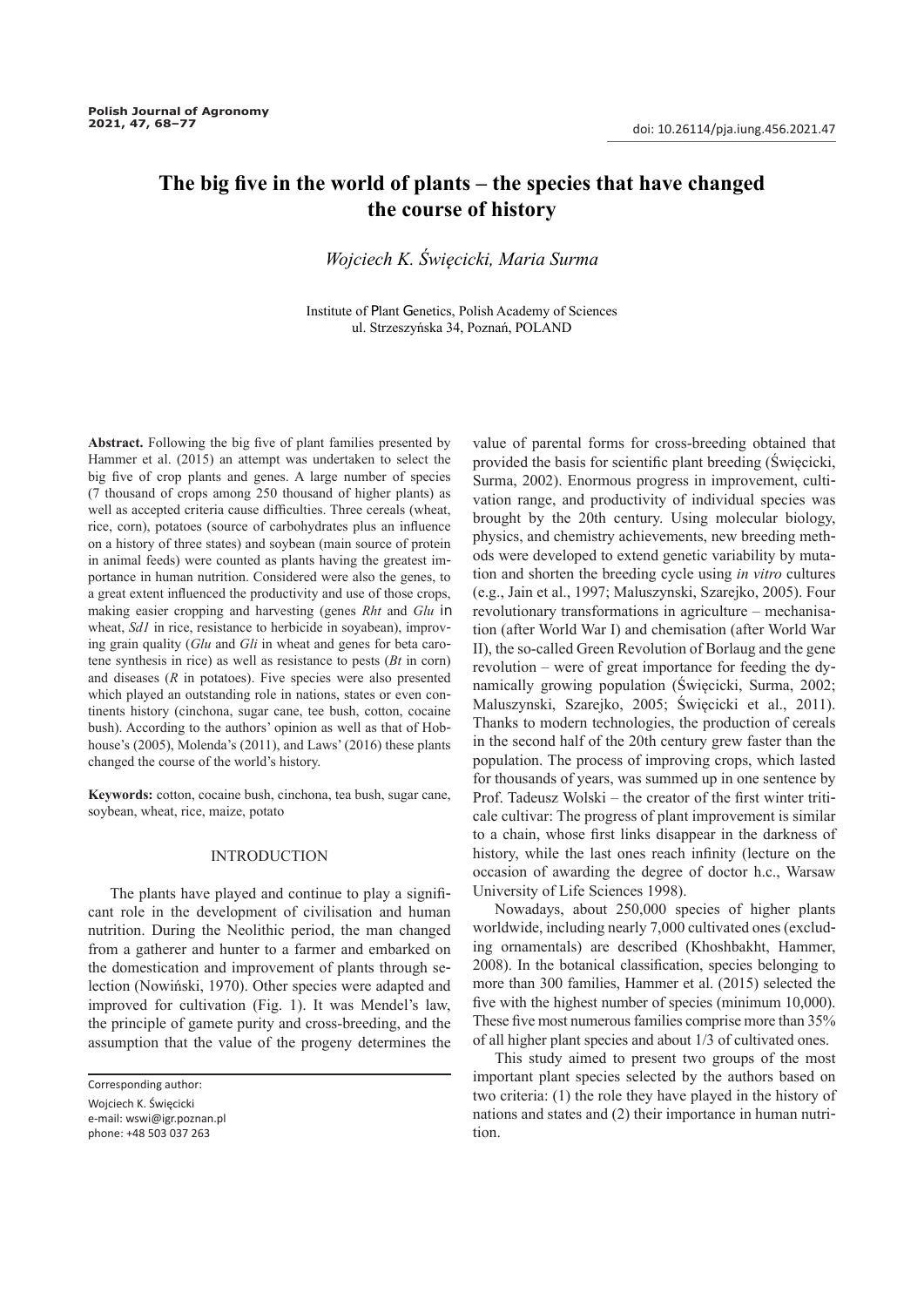

Figure 1. Introduction of new crops and breeeding methods.

### MOST IMPORTANT PLANT FAMILIES

The most numerous is the family of Asteraceae (*Compositae* Giseke), containing 25 thousand species, including 265 taxa cultivated for various purposes (e.g., sunflower for oil production, vegetables – lettuce, artichoke, spices and medicinal plants, gum trees, for pesticide production, ornamental plants – chrysanthemum, gerbera, dahlia, aster, and also forest plants). The second most abundant family, comprising about 20,000 species, is Fabaceae (*Leguminosae* Juss.). The importance of species belonging to the above family results from two distinctive and essential features – the high seed protein content and the fixation on atmospheric nitrogen by root bacteria. The Leguminous family includes 81 cultivated species with a wide range of potential uses – for food (source of protein, fat, and starch), fodder, spices, rubber and fibre, and ornamental and forest plants. A similarly numerous family are the Orchidaceae (*Orchidaceae* Juss.) (about 20 thousand species), comprising 41 cultivated taxa, primarily from the genera *Dendrobium* and *Cymbidium*, but also cultivated for food (orchid tubers), beverages, fodder, spices, aphrodisiacs (*Dendrobium*), and cosmetics (*Holcoglossum falcatum*, *Dendrobium moniliforme*, *Vanilla albida*) (Oplt, Kaplicka, 1973). These species are of great economic importance; the world leader in orchid production is the USA, where the so-called "orchid industry" is developed. There are more than 13,000 species in the family of Rubiaceae (*Rubiaceae*  Juss.). They are mainly trees, shrubs, and numerous pharmaceutical plants, often containing repellents. They have a wide distribution range from the polar to the tropics, with the most remarkable diversity in Madagascar and the Andes. Some species of the family Rubiaceae are used as food for humans, for the production of fodder, drinks, cosmetics, dyes, tannins, and substitute opium (*Mitragyna speci-* *osa*). From an economic point of view, the most important species is coffee. The big five families also include grasses or Gramineae (*Gramineae* Juss., 10,000 species), the most prominent family within the monocotyledonous plants. The three subfamilies most important for a man – *Bambusoideae, Pooideae,* and *Panicoideae* – are distinguished here, and their species are used as food and fodder to produce sugar, oil, and paper, as well as vegetable and spice plants.

Among such an abundant and plentiful diversity, Hammer (1999) and Khoshbakht and Hammer (2008) singled out 38 species of importance in human and animal nutrition, medicine, industry, and the environment, while Small (2009) lists 100 of the most important species for human food and Laws (2016) described 50 plants that he believes have changed the course of history. About 200 plants are mentioned in the Bible, such as the olive, the date palm, pomegranates, the fig, the grapevine, and wheat, barley, and lentils. These are plants of economic importance and are symbols of prosperity, happiness, and divine protection. Botanists and Bible scholars have attempted to identify the species of mentioned plants to learn about the lives of the people of those times and better understand the message contained. For example, Nowiński (1970) suggests that the biblical lentil is probably not *Lens culinaris* Medik. but *Vicia ervilia* Willd., widely known as ervil, bitter vetch, or lentil vetch.

The difficulty in selecting the most important plants for humans is due to many species and the criteria adopted. Among the species that have provided man with wealth, coffee (*Coffea* sp.) occupies a leading position. The genus *Coffea* covers 225 species, including 12 cultivated species, the most important of which is *C. arabica*. The annual coffee harvest reached more than 10 million tonnes in 2019, and the yearly coffee market turnover ranged between USD 80–90 billion, ranking second in such respect only to crude oil (FAO, 2021; FAOSTAT).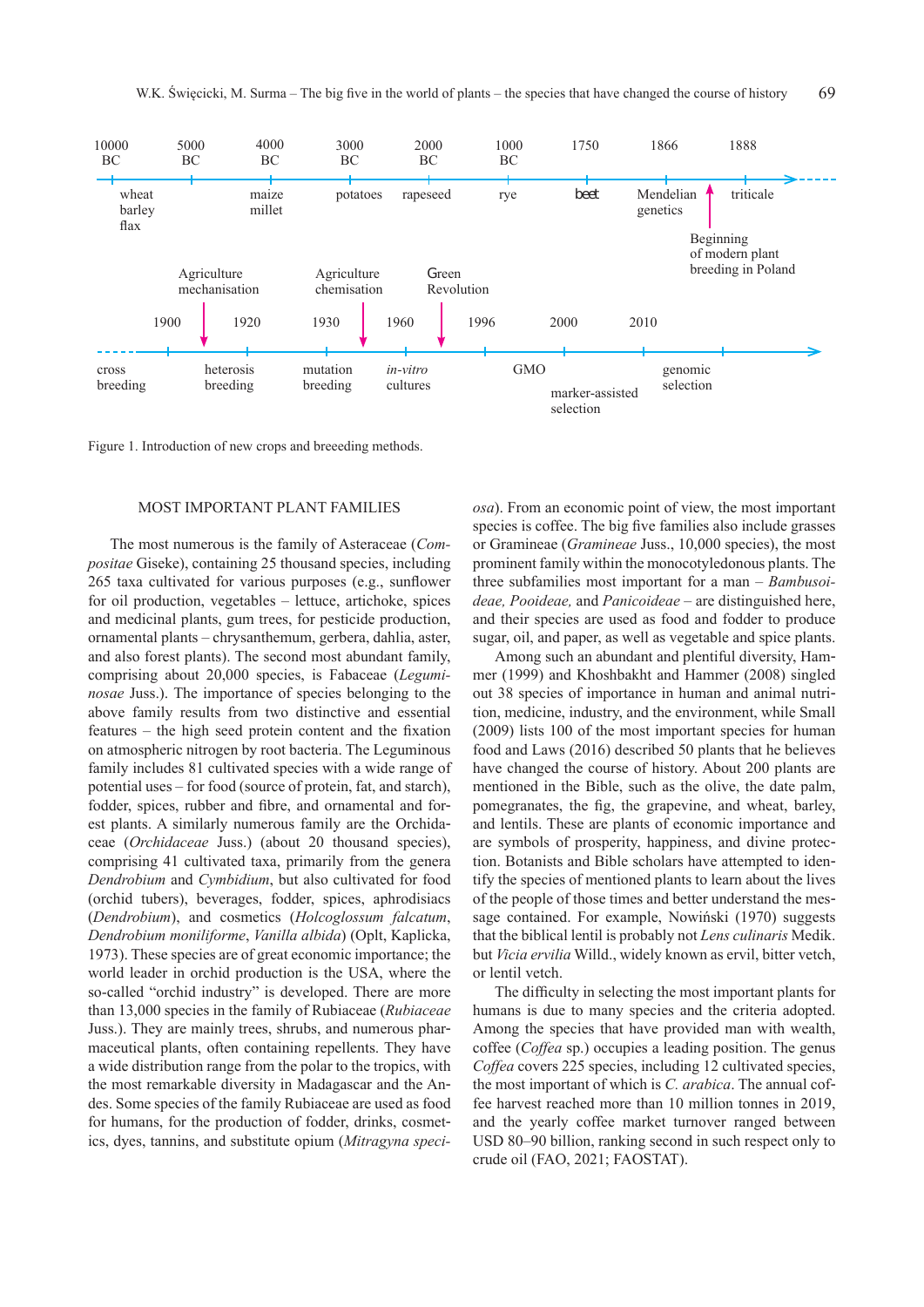Some species have played a significant role in the history of nations, states, and even continents. The awareness of their role in human history is essential. For instance, the two American continents were discovered while searching for pepper, a spice allowing us to eat meat heavily salted for preservation. Did such an ordinary circumstance cause the rise of what is now the world's greatest superpower? With a few other examples of plants, we can venture to say that they have been able to change the course of world history (Molenda, 2011; Laws, 2016), although not always in a beneficial direction.

## SPECIES THAT HAVE PLAYED A PROMINENT ROLE IN THE HISTORY OF NATIONS AND STATES

#### **Cinchona (***Cinchona* **L.)**

The genus *Cinchona* includes about 60 species found in tropical climates. An extract from the bark of the Cinchona containing the alkaloid quinine has proven to be an effective treatment for malaria. During the first 150 years of white man's settlement in America, the absence of quinine led to a very high mortality rate among Indians with no previous exposure to malaria. The first case of a cured patient was recorded in 1638. She was a European woman, the wife of the Viceroy of Peru, Countess Cinchon (hence the name of the tree), treated with a local specific – quinquina. The remedy was successfully applied after her return to Europe on the Countess's estate near Madrid. The Cinchona bark was also called the Jesuit bark because the Jesuit Order organised the first harvests of Cinchona in Peru, Bolivia, and Ecuador. The rapidly growing demand for quinine and, at the same time, a limited source of imported Cinchona bark has led to an interest in the possibility of growing the Cinchona tree in other parts of the world. The British were at the forefront of this endeavour, as the sharp increase in malaria in British overseas possessions was driving up the cost of importing Cinchona bark. To prevent this, research on the adaptation of Andean cultivars of Cinchona trees to growing conditions in India was carried out. It led to the production of one's own raw material, reducing the daily quinine prophylactic dose by several dozen times. The Dutch followed a similar path, and by introducing the Cinchona trees to Java, they supplied the European market and dominated the world's quinine trade in the 20th century (Hobhouse, 2005).

Quinine proved to be a natural remedy for several centuries, curing people of a deadly disease. It enabled the white man to explore the tropics, establish empires, and resettle and settle millions of people as cheap labour. Quinine also had a considerable impact on the socio-economic situation of areas where malaria was prevalent. For example:

– quinine allowed the settlement of Europeans in Indochina, Siam, and Burma, the exploitation of the Congo, Equatorial, East and West Africa, and the East Indies,

- it became possible to grow tea and rice over large areas in India,
- the domination of the black population over Caribbean indigenous peoples is the result of the genetic resistance to malaria of slaves imported from Africa,
- during the American Civil War (1861–1865), the blockade of the South by federal troops led to a shortage of quinine, an increase in disease in the Confederate army, and, significantly, to their defeat at Gettysburg  $(1-3)$ July 1863), which signalled the beginning of the end of the Civil War,
- the limited volume of imported Jesuit bark and its high price stimulated the development of research into synthetic drugs. Production of the first antimalarial drug (Pamachina) did not begin until 1926 in Germany.

#### **Sugar cane (***Saccharum officinarum* **L.)**

Sugar cane originates from Polynesia. It was cultivated by the Persians and then introduced to Syria, Palestine, Egypt, Cyprus, Crete and Sicily, North Africa, and Spain. It appeared in the New World in the 18th century.

In the Middle Ages, Venice controlled the sugar trade, and the first supplies of such raw material arrived in Europe in the 14th century. Between 1690 and 1790, 12 million tonnes of sugar were imported to Europe, the production of which cost the lives of 12 million slaves. Until the 19th century, 80% of world sugar production came from sugar cane grown in the Caribbean. Between 1450 and 1900, roughly 20 million slaves (many with genetic immunity to malaria) were brought from Africa to manufacture the sugar. Consequently, the Caribbean is now dominated by black people "at the expense" of the indigenous Indians.

The competition at the beginning of the 19th century was sugar imported from India, for which the (difficult to imagine nowadays) advertisement "... made by free people" was used.

When consumed in large quantities, sugar is well known to be harmful and addictive to the consumer – it is considered the most harmful stimulant after drugs. The cost of sugar cane cultivation in the past must be morally questionable due to the slave labour of millions of people, but at present, the only (fortunately) "slaves" are the sugar consumers. It is worth mentioning that England's blockade of Europe during the Napoleonic wars caused a shortage of sugar, which consequently resulted in creating a new crop, the sugar beet. The first sugar factory from the beet plant was established in Częstocice (Poland) in 1827 (Święcicki, Surma, 2002; Hobhouse, 2005).

#### **Tea bush (***Camellia sinensis* **(L.) Kuntze)**

Tea is a distinct species or cultivars of one species – Chinese tea (*Camellia sinensis*). It is grown in the intertropical zone, mainly in South and Southeast Asia, humid and warm.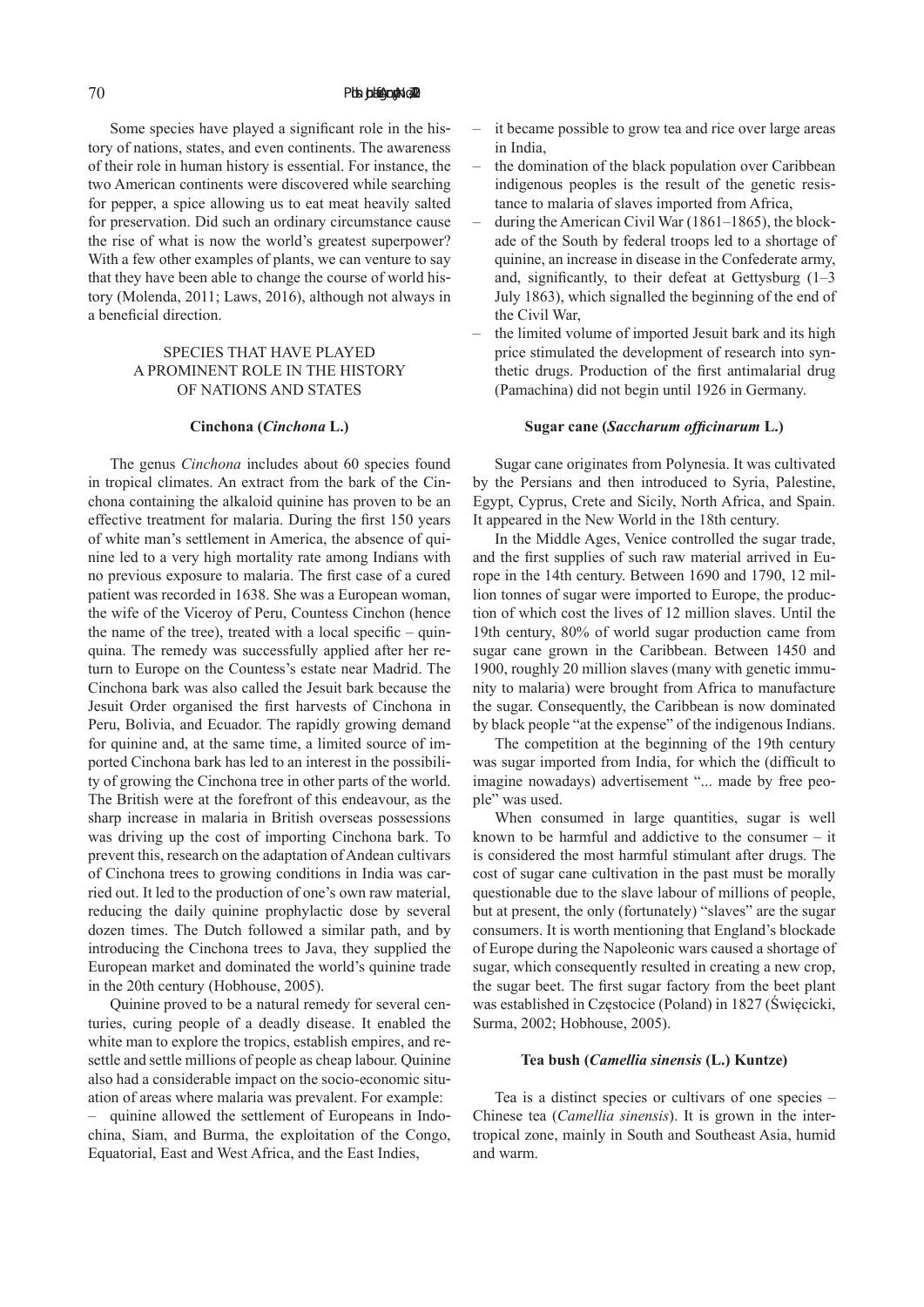China is the home country of tea. It began to be imported to Europe in the 16th century: shipments arrived in Lisbon from 1580, Amsterdam from 1606, and London from 1652. Although tea was brought from China to Europe in ever-increasing quantities – from 50 tonnes in 1700 to 15,000 tonnes in 1800 – for almost two hundred years (until 1830), the way it was produced: the cultivation method, the processing, and the blending were unknown outside China. The dissemination of tea technology in other countries accelerated the decline of China's prominence, which in the pre-industrial era was several centuries ahead of Europe in terms of technical progress (Temple, 1994).

Tea became the most widely consumed non-alcoholic beverage in Europe from the early eighteenth century. Along with coffee and cocoa, it revolutionised mores, brought about changes in social life both at home and in pubs, as a stimulating but alcohol-free drink and safe because it was brewed with boiled water.

The custom of drinking tea also contributed to the development of porcelain production – the tea kettle and the cup with ears, for example, are a European idea.

Tea played a significant role in America's war for independence. After the English imposed a tariff on imported tea, Americans in Boston harbour dumped the entire cargo of tea from their ships into the water. This incident was one of the causes triggering the American Revolution and consequently led to the adoption of the United States Declaration of Independence on 4 July 1776.

China was considered the leading supplier of tea to Europe between the 16th and 19th centuries. During that period, it was a highly developed country, self-sufficient in producing food and other necessities of life. In the tea trade with Europeans, the Chinese only considered silver, gold, and copper. Opium, the production and smoking banned in China since 1729, was also a desirable commodity in a trade settlement. The opium trade was controlled by the British, who produced poppies and processed them in their colony in India. Thus, the demand for the mild stimulant – tea, increased the demand for silver as a means of payment and, in turn, the high price and scarcity of silver led to a substitute means of payment, opium. In the second half of the 19th-century, opium was the scourge of Chinese society. The Chinese government started to fight against the opium trade by burning its stocks in the Guangzhou harbour, leading to a conflict with the British and the so-called Opium War in 1839–1842. The above circumstances became the beginning of the collapse of the central authority in China, its economy, culture, and civilisation.

Tea has also significantly influenced the economy of India. 1840 is considered to be the beginning of its cultivation and export in India. Currently, China and India are the world's largest producers of tea (FAO, 2021; FAOSTAT).

#### **Cotton (***Gossypium* **L.)**

The genus *Gossypium* consists of approximately 30 annual and perennial species, easily crossing with each other. Various species of cotton were planted in South America and India several thousand years ago. Around 900, cotton began to be cultivated in Spain and in the 13th–14th centuries in China and Japan. Certain wild species found in South America reached the West Indies and then North America – Virginia, Georgia, and North and South Carolina, where they were previously unknown. Before the 19th century, cotton was imported to Europe from Brazil, the Middle East, India, Egypt, and Africa.

Cotton cultivation and trade have made an undelible mark upon the history of the United States. Until the Civil War, cotton was the most important export commodity, exceeding the exports of all other items in value. Cotton cultivation was linked to the history of slavery in the American South – it probably prolonged its duration. Cotton growers made very high profits; however, this required a large amount of cheap labour, which was due to the particular labour intensity of cotton processing – 26–31 person-days were needed to produce 1 kg of cotton thread, compared to 2–15 for wool yarn, 4.5–15 for flax and 6 person-days for silk. Slaves, either imported or purchased, were exploited to grow cotton and produce cotton thread and became the planters' property. Slavery caused the outbreak of the Civil War (1861–1865), the most significant armed conflict between the Napoleonic Wars and World War I. However, the ultimate effect was positive – it led to the formation of the American nation and the rise of the world's greatest superpower (Hobhouse, 2005).

#### **Cocaine bush (***Erythroxylum coca* **Lam.)**

The cocaine bush, also known as *Erythroxylum coca*, is believed to have originated from the Andes region. Today, the central growing areas are South America, Java, and Cameroon. Two products from the Cocaine bush have made a worldwide career – a drug and a refreshing drink. The life span of the shrub is at least 20 years. The leaves are harvested three times a year – a total of about 2 tonnes can be obtained from 1 ha. As the alkaloid content is about 1% of the dry weight of the leaves, on average from 1 ha, several kilograms of powdered cocaine can be obtained (even with primitive purification technology), whose value (on the streets of American cities) reaches 2.5 million dollars. The illegal production of cocaine in Bolivia, Ecuador, Peru, and Colombia probably accounts for around onethird of GDP.

*Erythroxylum coca* leaves played a significant role in the lives of the Andean Indians, especially those living at high altitudes. In 100 g of leaves, there is 2000 mg of calcium, 400 mg of phosphorus, 10 mg of iron, vitamins B1, B2,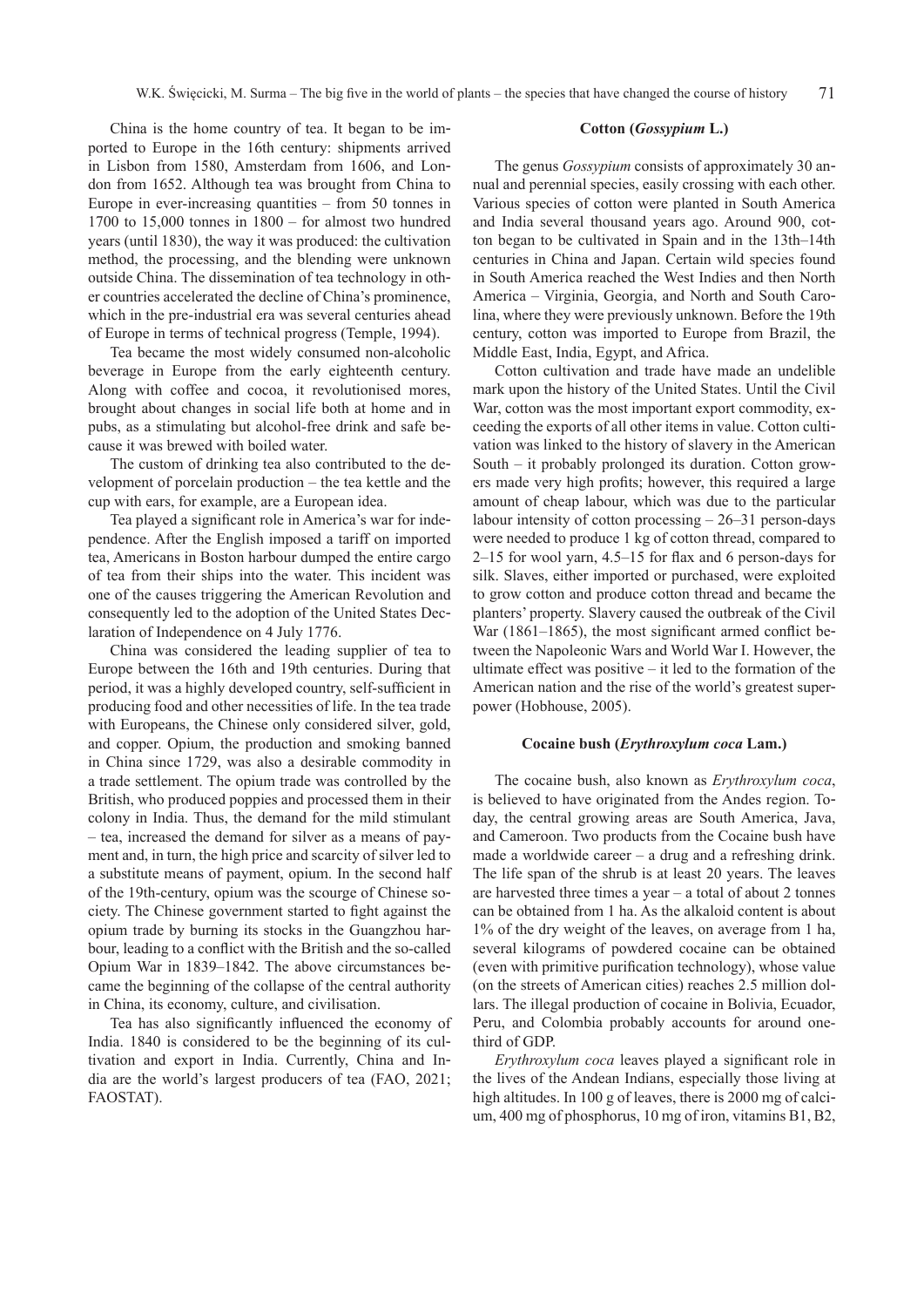A, E, C as well as potassium, copper, and zinc, thus chewing the leaves gave a better performance in conditions of oxygen deficiency, reduced the feeling of hunger, increased mental and physical efficiency. In the Inca culture, the coca leaves were only accessible for the privileged people, which gave them an advantage over the poor, who had no access to cocaine plants. After the Spanish conquest of South America, the colonisers exploited the Indians' addiction to coca, putting them in forced labour in the mines. In mines located at an altitude of over 5,000 metres in the Peruvian Andes, miners chew coca leaves to provide themselves with energy to work, although unfortunately, their life expectancy is only 30–35 years on average (Hobhouse, 2005).

The stimulant effect of the alkaloids from *Erythroxylum coca* leaves also had less drastic effects. At the beginning of the 20th century, about 2–4% additions of cocaine to "medicines" in England and the United States were supposed to stimulate productivity, treat melancholy, depressive states, cure smokers and alcoholics. The leaves also served as an additive to drinks, cigarettes, and chewing gum for toothaches. At the turn of the 19th and 20th centuries, cocaine was recognised as a substance that enhanced physical and mental performance. During this period, "Mariani wine" became popular in Europe – *Erythroxylum coca* leaves soaked for 6 months in red wine brought its creator, the Corsican Angelo Mariani, great fame and recognition. Also noteworthy was John Pemberton, an Atlanta pharmacist, and creator of Coca-Cola. The invention was prompted by the ban on the sale of alcohol in the United States (1885), resulting in a search for a stimulating, non-alcoholic drink. The detailed recipe, including proportions, is unknown, yet the main ingredients are sugar, caramel, caffeine, *Erythroxylum coca* leaves extract, fig tree juice, cinnamon, nutmeg, vanilla, glycerine, and ground kola nuts. Having no mercantile sense, Pemberton sold his product to another pharmacist, Asa Candler, who made a fortune of tens of millions of dollars in the late 1920s (Hobhouse, 2005). Today the Coca-Cola Group and its beverage are recognised all over the world.

## PLANT SPECIES IMPORTANT IN HUMAN **NUTRITION**

Khoshbakht and Hammer (2008) have undertaken an attempt to identify 38 species of importance in human and animal nutrition, medicine, industry, and the environment. The species included wheat, rice, maize, oats and millet, soybean, sunflower, beet and potato, peas and beans, but also onion, citrus, coffee and cocoa, and cassava. Small (2009), on the other hand, lists 100 of the most important species for human nutrition. Taking into account additionally the size of the sown area and certain events in the history of their cultivation and use, the authors of this study recommended the number of the five most important species (Table 1). Attention has also been paid to genes that

Table 1. Cultivated area and production of selected crops in 2019 (based on FAOSTAT data).

| Family/species                 |        | Area<br>[mln ha] | Production<br>[mln t] |
|--------------------------------|--------|------------------|-----------------------|
| <i>Gramineae Juss.</i>         |        |                  |                       |
| <i>Triticum</i> spp.           | Wheat  | 216              | 765                   |
| Zea mays L.                    | Maize  | 196              | 1141                  |
| $Oryza$ spp.                   | Rice   | 162              | 749                   |
| Leguminosae Juss.              |        |                  |                       |
| Glycine max (L.) Merr. Soybean |        | 122              | 336                   |
| <i>Solanaceae Juss.</i>        |        |                  |                       |
| Solanum tuberosum L.           | Potato | 16               | 355                   |

have significantly contributed to plant productivity and use, facilitating cultivation and harvesting, improving seed quality or resistance to pests and diseases.

#### **Wheat (***Triticum* **sp. L.)**

The oldest historical evidence of the *Triticum dicoccum* and *Triticum durum* species cultivation comes from the Middle East from more than 7000 BC. Later on, common wheat (*Triticum aestivum* subsp. *vulgare*) began to be cultivated. In Europe, wheat appeared in the Neolithic, around 5000 BC, and in Poland, *T. dicoccum* was produced as early as 2000–1000 BC. It is assumed that diploid wheat (*T. monococcum*) is the ancestor of common wheat, hexaploid, originating from the Central Asian region (India, Afghanistan, Persia) due to crosses between *T. monococcum* or *T. beoticum* and *Aegilops* ssp. (Nawracała, 2004).

Wheat is ranked first in the world among cereals in the cultivated area (over 215 million ha in 2019, in Poland about 2.5 million ha) (Statistical Yearbook..., 2020). Annual grain production in the world in 2019 amounted to 765 million tonnes (China – 133 million tonnes, India – 104 million tonnes, USA – 52 million tonnes, and Russia – 74 million tonnes), with highly variable yield levels ranging from 0.31 t ha<sup>-1</sup> in Venezuela to 9.86 t ha<sup>-1</sup> in Ireland (FAO, 2021; FAOSTAT). The world record in wheat yield was achieved in 2020 in New Zealand - 17.398 t ha<sup>-1</sup> (https://www.fwi.co.uk).

Wheat is used in the diet of about 35% of the world's human population. The improvement of wheat cultivars as a basic bread cereal was particularly dynamic in the second half of the 20th century. World average yields in 1400 were 5 q ha<sup>-1</sup> and in 1900 14 q ha<sup>-1</sup>, while another tripling of yields – from 25 q ha<sup>-1</sup> to 75 q ha<sup>-1</sup> – was achieved in just 50 years – 1950–2000 (Święcicki, Surma, 2002). This was partly due to the introduction of semi-dwarfing genes from the *Rht* group into cultivars, especially *Rht1* and *Rht2* genes, causing shortening of internodes without negative changes in the ear. The breeding and introduction of such cultivars in India and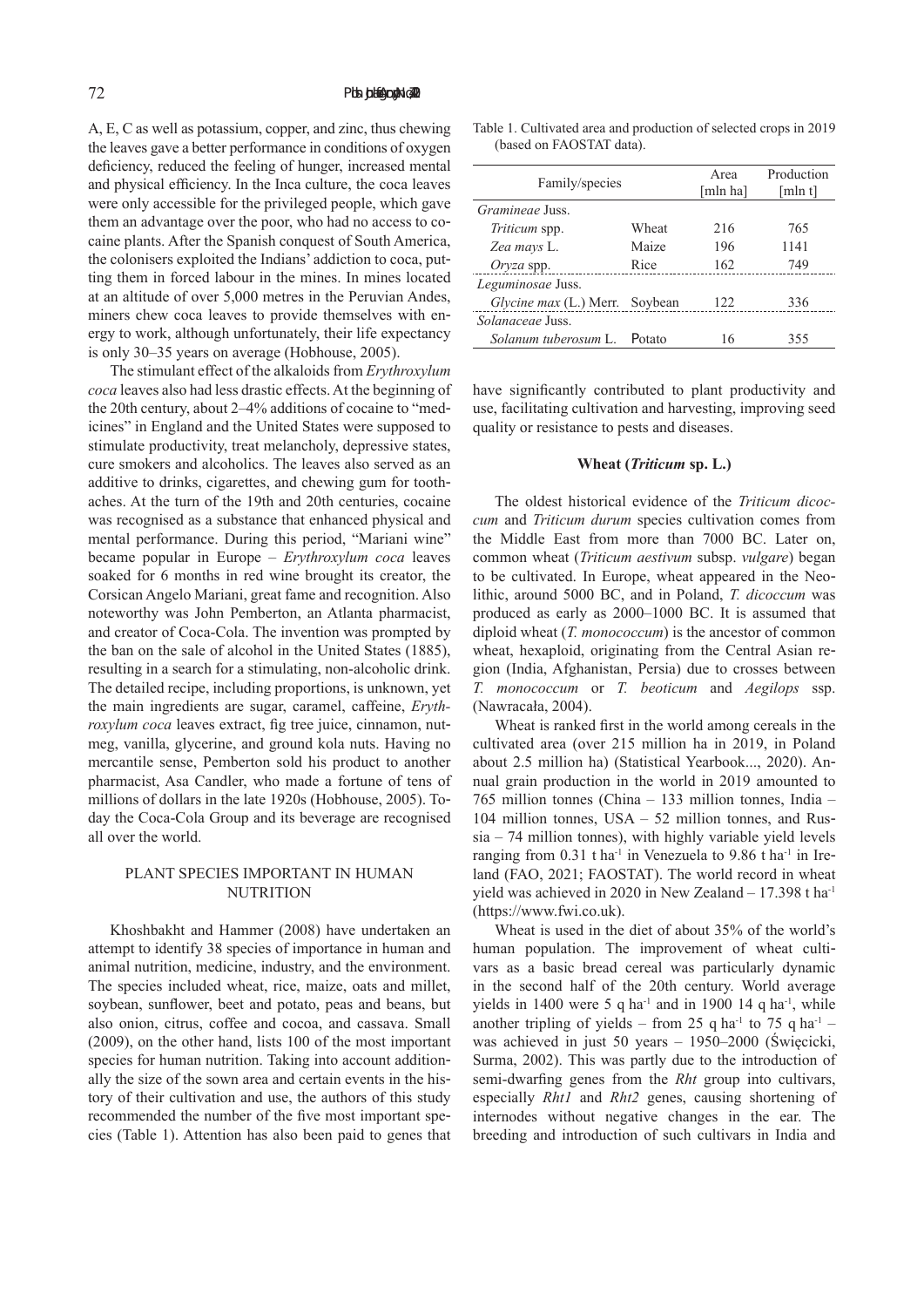Pakistan eradicated famine and was called the Green Revolution, and their author, Dr. Norman Borlaug, was awarded the Nobel Peace Prize in 1970. A total of 13 mutations of the *Rht* gene with different effects on plant morphology were described, of which *Rht11* and *Rht14* were used to breed durum wheat (Maluszynski, Szarejko, 2005).

Wheat grain is predominantly used for baking bread, constituting, next to potatoes, the main component of food in many countries of the world. Depending on the cultivar and growing conditions, it contains about 60–70% of carbohydrates, several percent of protein, about 2% of fat, and a relatively high content of mineral components, especially potassium, phosphorus, and magnesium (Nawracała, 2004). The quality of bread depends on the composition of grain reserve proteins, especially glutenins and gliadins, which together with water form gluten. The baking value of flour is decisively influenced (of course not taking into account the food enhancers added to flour) by high molecular weight glutenin proteins (HMW), encoded by genes at the *Glu-1* loci, located in chromosomes of the first homeologous group of all three wheat genomes (*GluA-1, GluB-1, GluD-1*) (Salmanowicz et al., 2008; Surma et al., 2012). Among the many alleles of these genes (about 200), some encode particularly beneficial, from the gluten quality point of view, HMW protein subunits. The baking value of flour also depends on the composition of gliadin protein subunits encoded by genes located in the first and sixth homeologous groups (*Gli*-loci). Roughly 170 alleles are known, and this number is constantly on the rise.

Gliadin protein subunits are implicated in gluten intolerance, which affects approximately 1% of people. A genetic gastrointestinal disease caused by gluten allergy is celiac disease, leading to anaemia, osteoporosis, depression, and infertility (Bartosik, 2013). Research on gliadin proteins modification, using the latest technologies (e.g. CRISPR/Cas) to such an extent that they do not cause disease but retain the baking properties of wheat grain are under development. Sources of "good" gliadins in nature are also being sought (Grunewald, Bury, 2014).

#### **Rice (***Oryza sativa* **L.)**

Rice was domesticated 13 500–8 200 years ago in China. The species arrived in Europe (Greece) at the time of Alexander the Great and on the American continents by the colonisers (Sharma, 2010).

The currently cultivated cultivars are divided into four functional types – japonica, indica, aus, and basmati, differing in colour, grain thickness and length, stickiness (when cooked), and adaptation to specific environmental conditions. For instance, the japonica type, grown mainly in Japan and Korea, produces a round, coarse and glutinous grain, while the basmati type, grown in India and Pakistan, yields a long-grain, white or brown, with a characteristic aroma (GRiSP, 2013).

Rice is the staple food for about a third of the world's population. In terms of global cultivated area (it ranks third among cereals, with an annual harvest of 750 million tonnes in 2019, 95% of which was for food (FAO, 2021; FAOSTAT). Rice grain, partially hulled, contains about 8% protein and 30% carbohydrates and is also a thiamine, niacin, and riboflavin source. A severe vitamin A deficiency has occurred in countries where rice is a staple food, resulting in the death of hundreds of thousands of children under the age of five. Using GMO techniques, a variety of "Golden Rice" capable of biosynthesising beta-carotene, a precursor of vitamin A, has been developed. Three genes responsible for the production of beta-carotene in the endosperm were introduced into the breeding materials, and subsequently, in 2005, the cultivar "Golden Rice 2" was bred with 23 times higher beta-carotene content (Dubock, 2019).

During the Green Revolution, associated primarily with the breeding and use of dwarf wheat, so-called miracle rice was bred, characterised by increased productivity and a shortened, strong stem. The shortened stem length resulted from a mutation at the *sd1* locus, which Rutger  $(1992)$  called the "mystique gene." Plants with the gene mentioned above show an insensitivity to photoperiod and exhibit better fertiliser utilisation. A spontaneous rice semidwarf mutation was also selected in the WG cultivar (indica type) in the late 1950s, and the derived Japanese cultivar Jikkoku is still a popular semi-dwarf donor in breeding today. In India, short-stemmed cultivars were widely cultivated in the 1960s, which increased the production of rice but also resulted in a considerable narrowing of the species' biodiversity. Suffice it to mention that initially, about 110,000 populations of indigenous rice were grown in India, which were both nutrient-rich and resistant to environmental stresses. The Green Revolution led to about 90% disappearance of these populations from cultivated fields (Sharma, 2010).

The rice genome  $(2n=12)$ , genome size  $-430$  Mbp) was sequenced between 1997 and 2004, making the species one of the few among higher plants considered a model for genetic engineering. Approximately 37 544 genes have been identified, and the sequencing information and the described genes are being used to study other cereal plants (e.g., maize, wheat, barley) (Sasaki, Antonio, 2004).

#### **Maize (***Zea mays* **L.)**

Maize has been cultivated for about 10,000 years. It originated in Mexico, and according to Mayan legends, the man was fashioned from corn flour. The species was brought to Europe with Columbus's expedition in 1493 – first, it went to Spain and Portugal, and then to Asia and Africa. In Poland, maize appeared in the 18th century, brought from Romania or Hungary. Nowadays, due to its adaptation to various environmental conditions, the crop is widely cultivated. It is grown, for example, on the Ameri-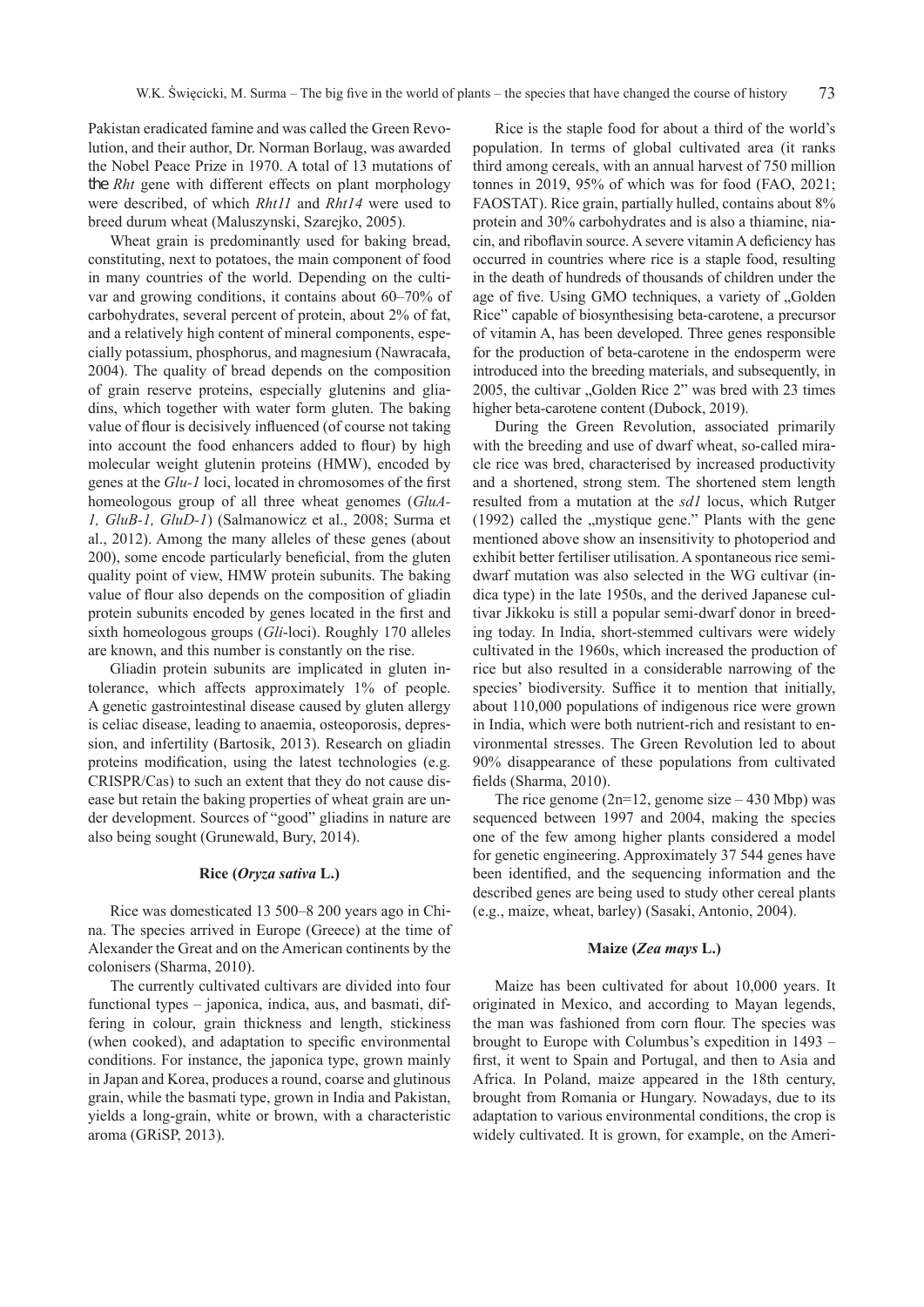can continents from southern Argentina and Chile to Canada (Arseniuk, Oleksiak, 2017).

The*Zea mays*species' progenitor is probably the Mexican teosinte grass, belonging to the *Zea* genus (*Zea mexicana = Euchlaena luxurians = E. mexicana*). It is the most closely related species to the present-day maize. The teosinte phenotype is different from maize, although genetically, the two plants differ only slightly (De Wet et al., 1971). This is a not uncommon example where minor, even single-gene modifications in the genetic material induce considerable differences in the phenotype, e.g. the *fil* gene in *Pisum* (Święcicki, 2019).

The valuable components of maize grain are magnesium and iron: 100 g of grain meets one-third of the daily human requirement for Mg and one-fifth for Fe, while it contains small amounts of niacin – vitamin B3. A diet exclusively based on maize may lead to a deficiency of this vitamin and consequently trigger pelagic fever (Michalski, 2006).

At present, maize has an extensive range of applications in human and animal nutrition and the production of alcohol, bioethanol, and biogas. The agricultural cultivars of maize adapted to different uses are divided into several groups: amylacea, everta (cracking), indentata (horse's tooth), indurata (hard – fodder, flour, groats), and saccharata (sugar – frozen, canned) (Adamczyk, 2017; Arseniuk, Oleksiak, 2017). Given the importance of the species and the range of cultivation, the genetic modification of maize deserves attention, involving the introduction of the *Bt* gene from the bacterium *Bacillus thuringiensis*, responsible for the production of a plant protein toxic to two pests – the European corn borer and the corn rootworm (Bravo et al., 2007; Sears et al., 2001).

There are approximately 220 maize cultivars registered in Poland, mainly single-cross- and three-component hybrids. The area under maize for grain is between 600– 700 thousand ha. The harvest in 2019 was over 4 million tonnes (Statistical Yearbook..., 2020). Of the roughly 200 million ha under cultivation globally, over 1140 million tonnes of maize grain were harvested in 2019, including more than 40% from the US area (FAO, 2021; FAOSTAT).

#### **Potato (***Solanum tuberosum* **L.)**

The potato is clearly behind the three cereal species discussed above regarding cultivated area and production volume. It is considered one of the essential components of the human diet. Its tubers, apart from starch constituting several percent of its fresh weight, contain large amounts of mineral components (0.5–2% of tuber weight), mainly potassium and magnesium, as well as vitamins A, B1, B2, B6, D, E, H, PP, and C. The potato is cultivated on approx. 500,000 ha in Poland, and the annual harvest reaches 9 million tonnes (Statistical Yearbook..., 2020). Apart from its prominent role in nutrition, the potato has contributed to a

demographic explosion, changed the future of two European countries (England and Ireland) and the USA population composition, the largest, richest and most important former colony (Hobhouse, 2005). Here in Poland, there is a monument to the potato (9 m high) in Biesiekierz near Koszalin.

The potato's homeland lies in South America – the high, cold Andes mountains (5,000 metres above sea level) and warm central Chile. Of the approximately 200 species of the genus *Solanum*, *S. brevicaule* was the initial species in cultivation and has been known in Peru for about 7–10 thousand years. It is assumed that the potato took two routes to Europe – from Peru to Spain (*S. tuberosum* subsp. *andigenum*) and from Chile to England (*S. tuberosum* subsp. *tuberosum*), and from England to North America. The potato then appeared in Germany and Prussia (Birecki, 1958).

The potato first arrived in Poland in 1683 with King Sobieski's army returning from Vienna but did not gain importance until after the Great Famine of 1816. The potato played a significant role in Ireland, where the environmental and social conditions of primitive agriculture were more conducive to growing a less demanding root crop than cereal species. The potato enabled the rapidly increasing population of Ireland to be fed at the turn of the 18th and 19th centuries (Birecki, 1958). Unfortunately, potato cultivation in monoculture resulted in the development of the bacterial disease – blackleg and fungal one – potato blight, consequently causing famine (1845–1847), in which about 1 million people died and 1.5 million Irish emigrated to America (Birecki, 1958). A total of almost 5.5 million people emigrated from Ireland by the outbreak of the First World War, fundamentally affecting the history of Britain and the USA. The WASP (White Anglo-Saxon Protestants) dominated the United States until the mid-19th century. The Catholic Irish gradually formed an increasingly large, dense community in certain cities (e.g., New York, Boston), comprising about 30% of the population. The Irish were characterised by hostility to British imperialism, resulting in the delayed entry of the United States into the world wars. Here the circumstances for an alternative history arise. What would the world look like without the emigration of the Irish caused by the potato blight? During the Irish famine, the United States and the United Kingdom shared a similar population (about 20 million). Presumably, the economic achievements of the two countries would not have been so different and, as Hobhouse (2005) argues, the United States would have been a less exciting country, New York a much less attractive city, and how would both world wars have gone?

As a natural consequence of the potato blight and blackleg epidemics, intensive genetic and breeding research has been carried out since the beginning of the 20th century to identify the sources of resistance and transfer it to cultivated cultivars. The difficulties are encountered in moving resistance genes from wild species,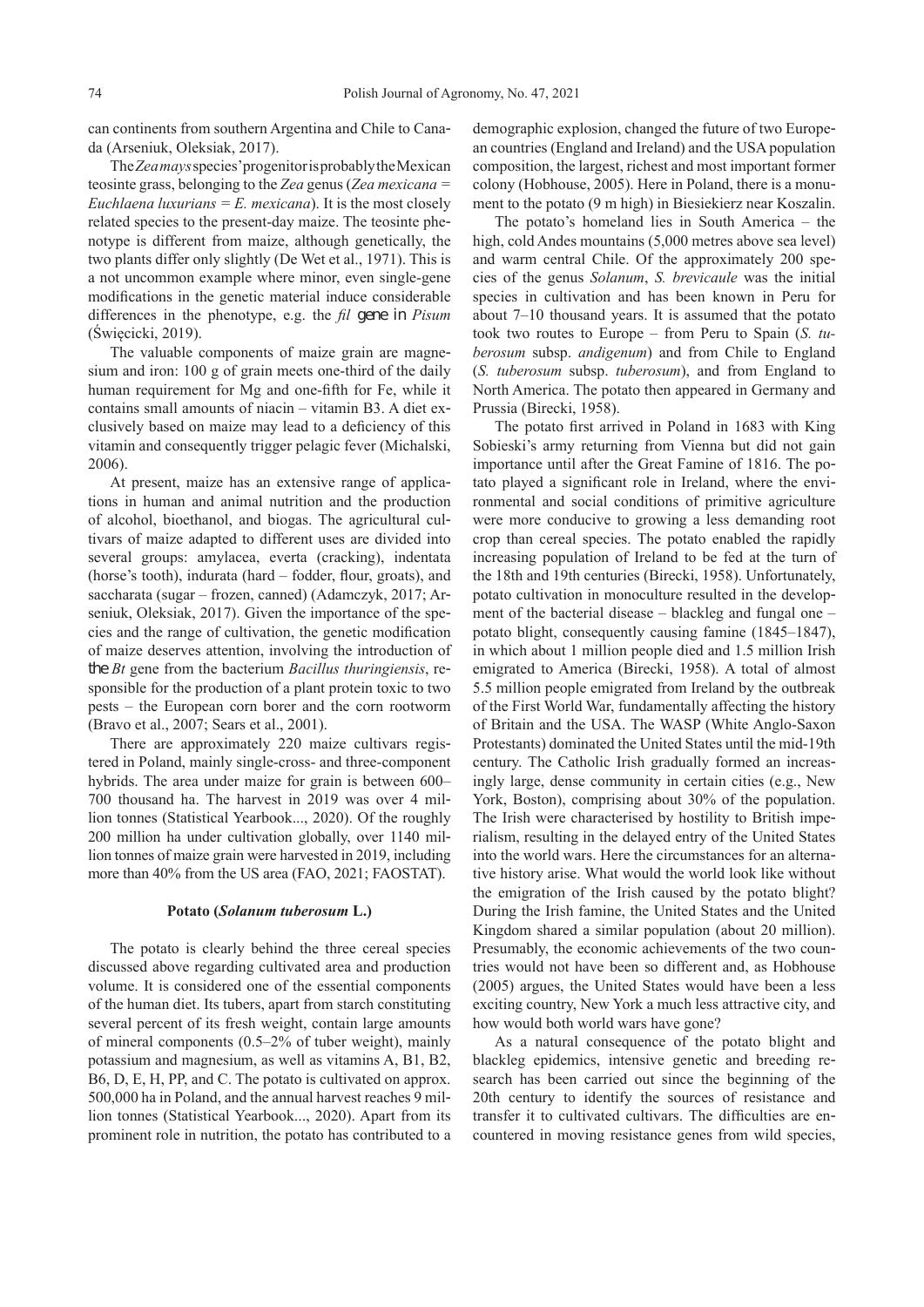varying in ploidy from cultivated breeding materials. Among 200 species of the genus *Solanum*, resistance genes have been found in 35. *R* genes found in *S. demissum* (11 major genes), *S. berthaultii, S. bulbocastanum, S. mochiquense, S. phureja, S. pinnatisectum*, and *S. tuberosum* are applied in breeding (Śliwka et al., 2006). However, it has to be kept in mind that the transfer of resistance genes from wild potato species is a prolonged process. For instance, it took 40 years to breed the Hungarian cultivar Sarpo Mira with five resistance genes.

Furthermore, the acquired resistance is frequently "broken" by a rapidly changing pathogen (Świeżyński, Zimnoch-Guzowska, 2001). Therefore, the genetic modification method for transferring resistance genes to potato blight is more effective than traditional crossing with wild species. On the other hand, vegetative propagation through tubers is beneficial from the perspective of the anti-GMO sentiment, as it eliminates the risk of genetically altered pollen "escaping" into the environment. Several companies have launched programmes to breed blight-resistant potatoes. BASF bred the Fortuna cultivar with a resistance gene from *S. bulbacastanum*, and the John Innes Centre in Norwich and Sainsbury Laboratory have introduced a resistance gene from the wild species into the Desiree cultivar. Breeding potato blight-resistant cultivars not only prevents yield reductions but allows the number of fungicide sprays to be reduced from a dozen to 2–3 (Grunewald, Bury, 2014).

#### **Soybean (***Glycine max* **(L.) Merr.)**

The genus *Glycine* Willd., belonging to the Fabaceae family (*Leguminosae* Juss.), is divided into two subgenera: *Glycine* and *Soja*. The subgenus *Glycine* includes 24 perennial species endemic to Australia. Two species are classified in the subgenus *Soja*: *Glycine soja* Sieb and Zucc (wild forms) and *Glycine max* (L.) Merr. (cultivated varieties). The first written sources mention soybeans occurring in China as early as 2838 BC. It is believed that soya, together with rice, wheat, barley, and millet, contributed to the survival of Chinese civilisation. Northeastern China is considered the primary centre of origin for soybeans. In our era, soy spread to central and southern China and the Korean peninsula, and Japan. By the 15th century, soybeans had reached the Philippines, Indonesia, Vietnam, Thailand, Burma, and Nepal – these areas are thought to be the site of secondary dispersal of the species (Miladinovic et al., 2011).

Soybean is distinguished by its high seed fat and protein content and ability to fix atmospheric nitrogen by root bacteria, thus not requiring mineral nitrogen fertilisation. The seeds are not suitable for direct feeding since trypsin inhibitors limit protein absorption. On the other hand, the soya meal produced after oil extraction, deprived of these anti-nutritional compounds, contains over 40% of protein

with an amino acid composition similar to egg protein. At the beginning of the 20th century, it was still a littleknown plant, but it was already cultivated on 15 million hectares by the middle of that century. As a result of the Bovine Spongiform Encephalopathy (BSE) epidemic in the early 1990s, the ban on meat and bone meal in animal nutrition introduced in many countries, including Poland, made post-extraction soybean meal the primary source of protein for poultry and pigs. The market value of soybean meal is approximately 60 billion USD, which is about three times the main product's value – soybean oil (Święcicki et al., 2020). Soya is grown on 122 million hectares, 70% of which is in the USA, Brazil, and Argentina (FAO, 2021; FAOSTAT). These three countries are also the leading exporters of soybean meal. Considering that China imports more than 66% of the world's soybean seed production, the availability of soybean meal for feed determines food security for poultry and pork production. This is even more so as demand is likely to increase in the future due to population and wealth growth, especially in developing countries. For instance, poultry meat's annual per capita consumption is 50 kg in the USA, 28 kg in Russia, 16 kg in Korea, and 1.8 kg in the Democratic Republic of Korea (FAO, 2021).

In cultivating dicotyledonous crops, especially distinguished – like soybean – by slow initial growth and late maturation, weed development is a severe problem, limiting yield and making harvesting difficult. Selective herbicides are essential for their control (Grunewald, Bury, 2014). A significant achievement in the case of soybeans, which are grown worldwide on 122 million ha, was the genetic modification providing resistance to glyphosate, the active ingredient in the herbicide Roundup. In 1996, Monsanto produced the GM soybean cultivar "Roundup Ready", covering about 90% of the cultivated area in the USA, followed by the cultivar "Roundup Ready 2", additionally yielding higher by 7–11%. The above achievement has significantly enabled the supply of the main protein component of feed, securing world production of poultry and pork meat. The accomplishment can also be looked at from another angle. A considerable proportion of consumers, particularly in Europe, are averse to genetically modified plants. Meanwhile, feeding animals with soybean meal from GM plants, additionally sprayed with an herbicide whose active substance accumulates in the human body and has carcinogenic effects, is accepted (Pieniążek et al., 2004; Kwiatkowska et al., 2013).

#### **CONCLUSION**

The difficulty in selecting the most important plants is due to a large number of species and the criteria adopted. Two measures were established, seemingly the most important for human beings regarding their importance in food and their influence on forming societies, nations, and states. The most important genes are hard to select due to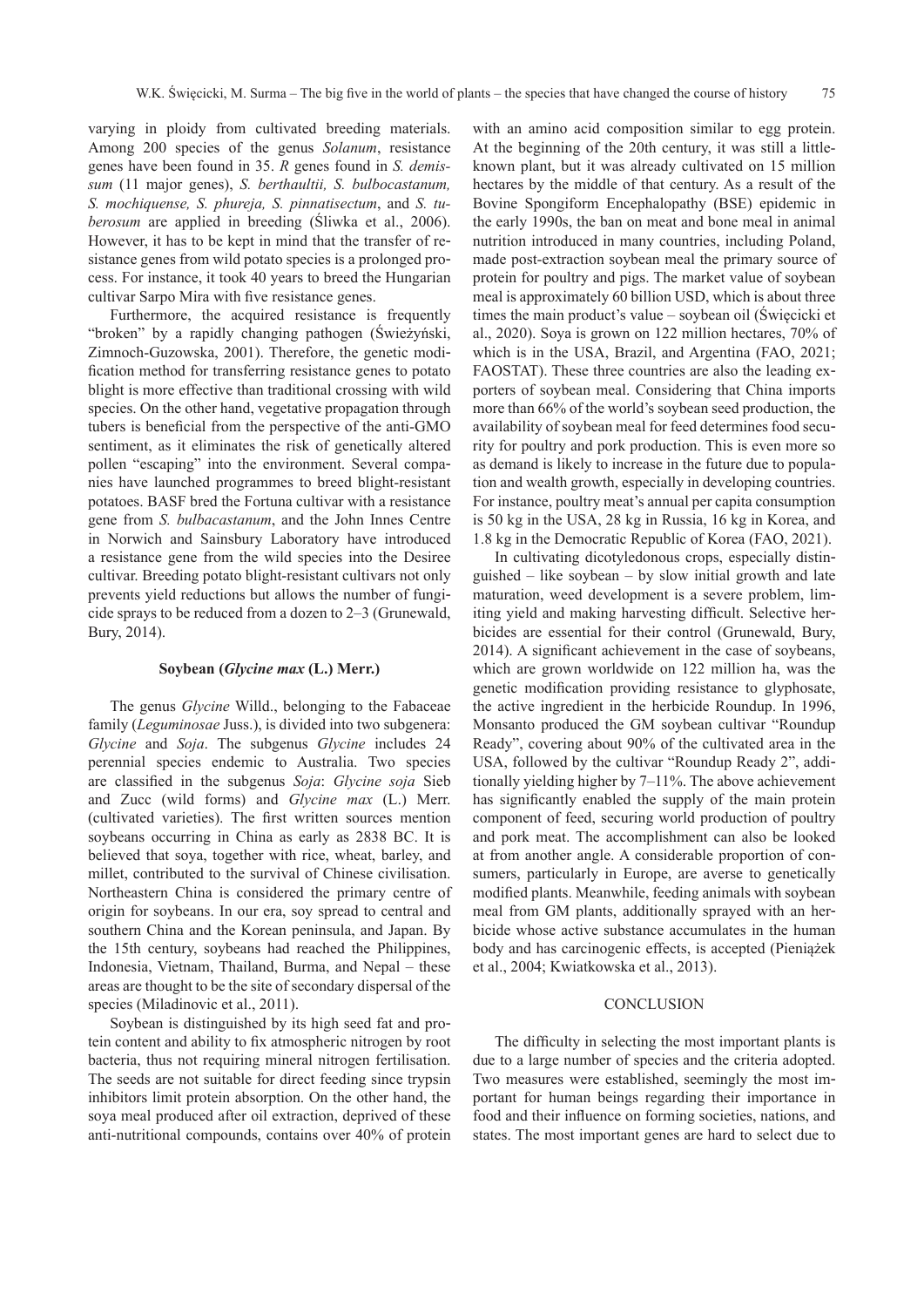their number, even approximate (7,000 cultivated species x 5,000 genes/species). Indeed, the genes or groups of genes whose expression in grown cultivars has significantly increased the prolificacy and use of the five most important species for human nutrition deserve to be highlighted. The authors included additional critical genes determining the grain quality of wheat and rice in this group.

The hallmark of science today is its dynamic progress and ever-narrower specialisation, additionally stimulated by the pursuit of publishing research results in "high-scoring" journals. More and more sophisticated techniques are implemented without a broad view of the research material – its significance, history, and future place in human life. A crisis in agricultural production is predicted to occur shortly due to the overlap of climate change, international trade, and human migration (Hammer et al., 2015). In Italy, for instance, plants unknown to the local population even 10 years ago are present in the fields and trade. For several thousand years, humans have subjugated the plant world, primarily to satisfy hunger. The application of science to improve plants has made it possible to feed a rapidly growing population since the mid-19th century without expanding the area under cultivation (Święcicki, Surma, 2002). And here, the selection of the Big Five most essential plants and traits/genes that dramatically increased yields and their quality  $-$  is relatively straightforward. The first group of examples given allows us to look at the plants' world differently. Plants were necessary for man, as more or less harmful stimulants, making clothes, or as invaluable medicine. It turns out that the improvement of these plants and related processing technologies as well as global trade played an essential role in the history of nations and states, including influencing the outcome of wars, not only commercial but also military ones. It is worth considering a holistic view of the plants' world, as they have played an indispensable role in human life, not always a noble one, but certainly an exciting one.

The paper does not describe exhaustively the plant species discussed. Much information is likely to be found on the Internet. While a good browser will throw up thousands of entries on a given topic, however, Hobhouse (2005) notes that not all such entries are reliable or noteworthy, and serious students or scholars will have to travel a long way to make their selections. By the time the truth-seeker reaches what appears to be the end of the road, numerous new buzzwords will force him to resume the unfinished pursuit of the unattainable. Therefore, it is advisable to refer to source publications. In our case, we have drawn heavily from Hobhouse (2005), Molenda (2011), and Laws (2016), which, in turn drew on a vast range of literature from the eighteenth to the twentieth centuries.

To sum up, one can paraphrase Winston Churchill's statement concerning plants that *never was so much owed by so many to so few.*

#### REFERENCES

- **Adamczyk J., 2017.** Kondycja polskiej hodowli kukurydzy. Agro Serwis, Kukurydza, 9-th edition.
- **Arseniuk E., Oleksiak D., 2017.** Historia rozwoju, naukowego wsparcia hodowli, uprawy i produkcji kukurydzy w Polsce. Agro Serwis, Kukurydza, 9-th edition.
- **Bartosik A., 2013.** Celiakia podłoże, objawy, diagnostyka i leczenie. Journal of Nutri Life, 10, ISSN:2300-8938, url:http:// www.NutriLife.pl/index.php?art=126.
- **Birecki M., 1958.** Ziemniaki. PWRiL, Warszawa, 346 pp.
- **Bravo A., Gill S.S., Soberón M., 2007.** Mode of action of *Bacillus thuringiensis* Cry and Cyt toxins and their potential for insect control. Toxicon, 49(4): 423-435.
- **De Wet J.M.J., Harlan J.R., Grant C.A., 1971.** Origin and evolution of teosinte (Zea mexicana (Shrad.) Kuntze). Euphytica 20: 255-265.
- **Dubock A., 2019.** Golden rice: to combat vitamin A deficiency for public health. In: Vitamin A; eds: Leila Queiroz Zepka, Veridiana Vera de Rosso and Eduardo Jacob-Lopes, Intech Open, available from: https://www.intechopen.com/books/ vitamin-a/golden-rice-to-combat-vitamin-a-deficiency-forpublic-health, doi: 10.5772/intechopen.84445.
- FAO, 2021. World Food and Agriculture Statistical Yearbook, 2021. Rome, doi: 10.4060/cb4477en.
- FAOSTAT Crops and livestock products. Food and Agriculture Organization of the United Nations, https://www.fao.org/faostat/en/#data/QCL, data for 2019 accessed in 2021.
- GRiSP (Global Rice Science Partnership), 2013. Rice almanac, 4th edition. Los Baños (Philippines): International Rice Research Institute, 283 pp.
- **Grunewald W., Bury J., 2014.** The GMO revolution. Lannoo Campus Publishers, Leuven, Belgia, 179 pp.
- **Hammer K., 1999.** Paradigmenwechsel im Bereich der pflanzengenetischen Ressourcen. Vorträge für Pflanzenzüchtung, 46: 345-355.
- **Hammer K., Khoshbakht K., Montesano V., Laghetti G., 2015.** The big five. A domestication assessment of the five largest plant families. Archivia (Italy), 304 pp.
- https://www.fwi.co.uk›arable›new-zealand-farmer-breaks -wheat-yield-world-record, 8 July 2020.
- **Hobhouse H., 2005.** Seeds of change: six plants that transformed mankind. Shoemaker and Hoard, Washington DC., 381 pp., ISBN 9781593760496.
- **Jain S.M., Sopory S.K., Veilleux R.E., 1997.** *In vitro* haploid production in higher plants. Vol. 4. Cereals. Kluwer Academic Publishers, Dordrecht/Boston/London.
- **Khoshbakht K., Hammer K., 2008.** Species richness in relations to the presence of crop plants in families of higher plants. Journal of Agriculture and Rural Development in the Tropics and Subtropics, 109(2): 181-190.
- **Kwiatkowska M., Jarosiewicz P., Bukowska B., 2013.** Glyphosate and its formulations – toxicity, occupational and environmental exposure. Medycyna Pracy, 64(5): 717-729, doi: 10.13075/mp.5893.2013.0059. (in Polish + summary in English)
- **Laws B., 2016.** 50 roślin, które zmieniły bieg historii. Alma Press, Sp. z o.o., 224 pp.
- **Maluszynski M., Szarejko I., 2005.** Induced mutations in the Green and Gene Revolutions. pp. 403-425. In: In the wake